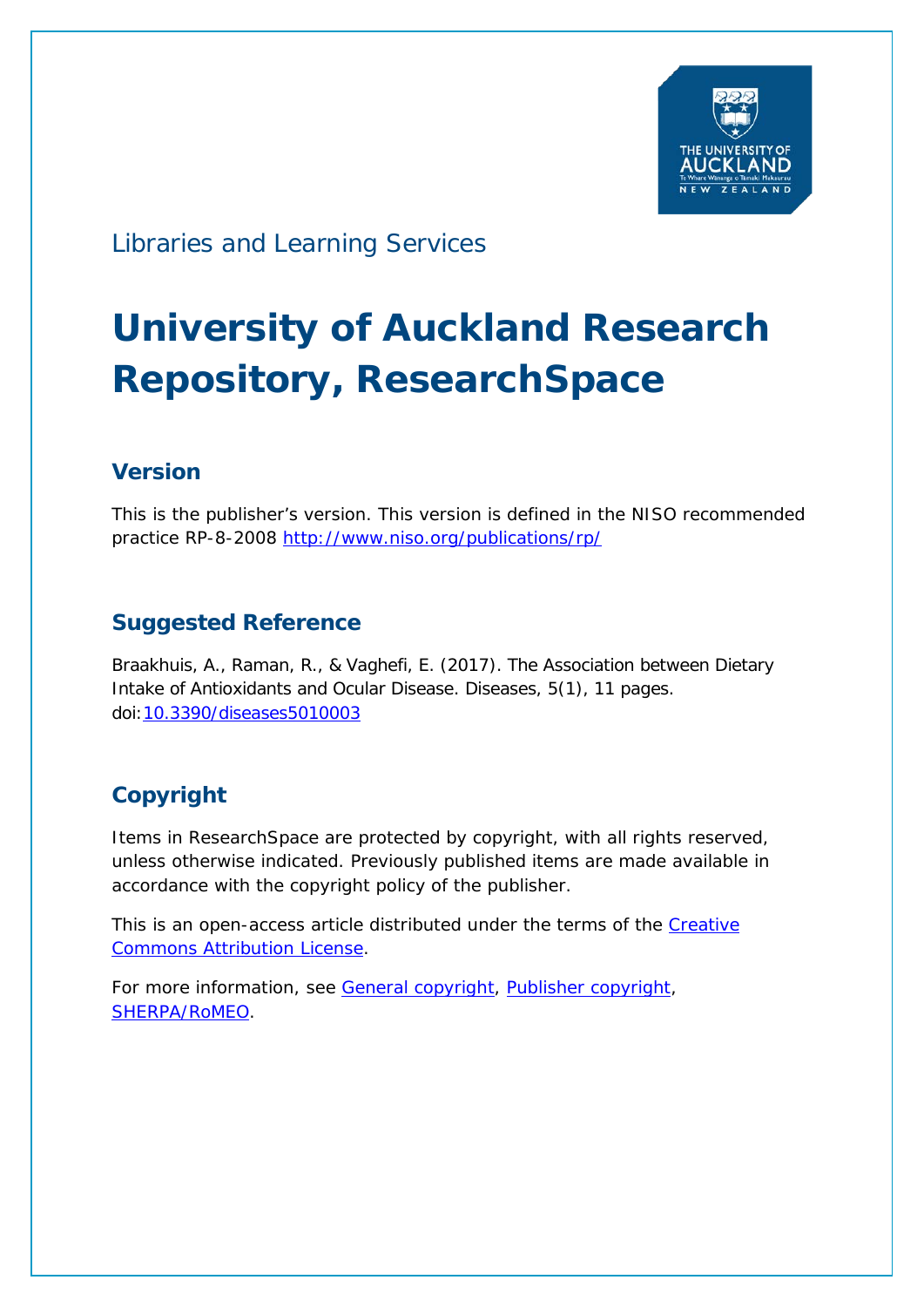



## *Article*  **The Association between Dietary Intake of Antioxidants and Ocular Disease**

#### **Andrea Braakhuis 1,\*, Ryan Raman 1, and Ehsan Vaghefi 2**

- <sup>1</sup> Discipline of Nutrition, Faculty of Medical and Health Sciences, The University of Auckland, 85 Park Road Grafton, Auckland, 1142, New Zealand; rram154@aucklanduni.ac.nz
- <sup>2</sup> Department of Optometry and Vision Science, Faculty of Medical and Health Science, The University of Auckland, 85 Park Road Grafton, Auckland, 1142, New Zealand; e.vaghefi@auckland.ac.nz
- **\*** Correspondence: a.braakhuis@auckland.ac.nz; Tel.: +64-9-373-7599

#### Academic Editor: Maurizio Battino

Received: 31 October 2016; Accepted: 20 January 2017; Published: 26 January 2017

**Abstract:** To assess the association between dietary antioxidant intake and the incidence of the three major oxidative stress-related eye diseases, cataracts, glaucoma, and age-related macular degeneration, 78 cases from the University of Auckland Optometry and Vision Science clinic and 149 controls were recruited. Participants completed an antioxidant food-frequency questionnaire, analysed through multiple logistic regression. Protective associations were identified with higher consumption of fruit and vegetables (OR = 0.99; 95% CI: 0.98, 1.00; *p* = 0.004), vitamin C (OR = 0.63; 95% CI: 0.23, 1.03; *p* = 0.022), and β-carotene (OR = 0.56; 95% CI: 0.15, 0.98; *p* = 0.007). Meanwhile, harmful associations were observed with greater consumption of meat/nuts (OR = 1.03; 95% CI: 1.01, 1.05; *p* = 0.006) and cholesterol (OR = 1.09; 95% CI: 1.50, 2.46; *p* = 0.005). Diets rich in fruit and vegetables appear to be protective against cataracts, glaucoma, and age-related macular degeneration, while diets higher in meat and nuts may increase the risk of oxidative stress-related eye diseases. In addition, higher intakes of vitamin C and β-carotene from food, with reduction of dietary cholesterol intake, may be beneficial towards the outcome of oxidative stress-related eye diseases.

**Keywords:** ocular pathology; diet; nutrition; oxidants

#### **1. Introduction**

Visual impairment and blindness are important issues in public health systems around the world. Visual impairment is defined as a corrected visual acuity of 6/18 or worse in the better-seeing eye, and is estimated to affect approximately 285 million individuals worldwide [1]. Blindness is believed to affect 39 million of the total visually impaired population, and is defined as a corrected visual acuity of 3/60 or worse in the better-seeing eye [2]. The global issue of visual impairment and blindness is felt in New Zealand with close to 125,000 New Zealanders aged 40 or over (6.1% of the population in that age group) facing a form of visual impairment [3]. Of this population, 12,000 New Zealanders suffer from blindness and 86% of these cases occur among individuals aged 70 or over. The number of people aged 40 and over suffering from visual impairment is expected to rise to 174,000 by 2020, and those suffering from blindness will rise to 18,300 [1,2].

There are three primary causes of visual impairment, including: cataracts (CAT), age-related macular degeneration (AMD), and glaucoma (GLA) [1]. These three ocular diseases induce damage to the eye through mechanisms of oxidative stress [3]. The pathogenesis of CAT is poorly understood; however, oxidative stress appears to aid the progression of age-related cataracts by facilitating damage to cellular components and accumulating advanced glycation end products (AGEs). AGEs induce conformational changes within the lens, causing increased opacity. With regards to AMD,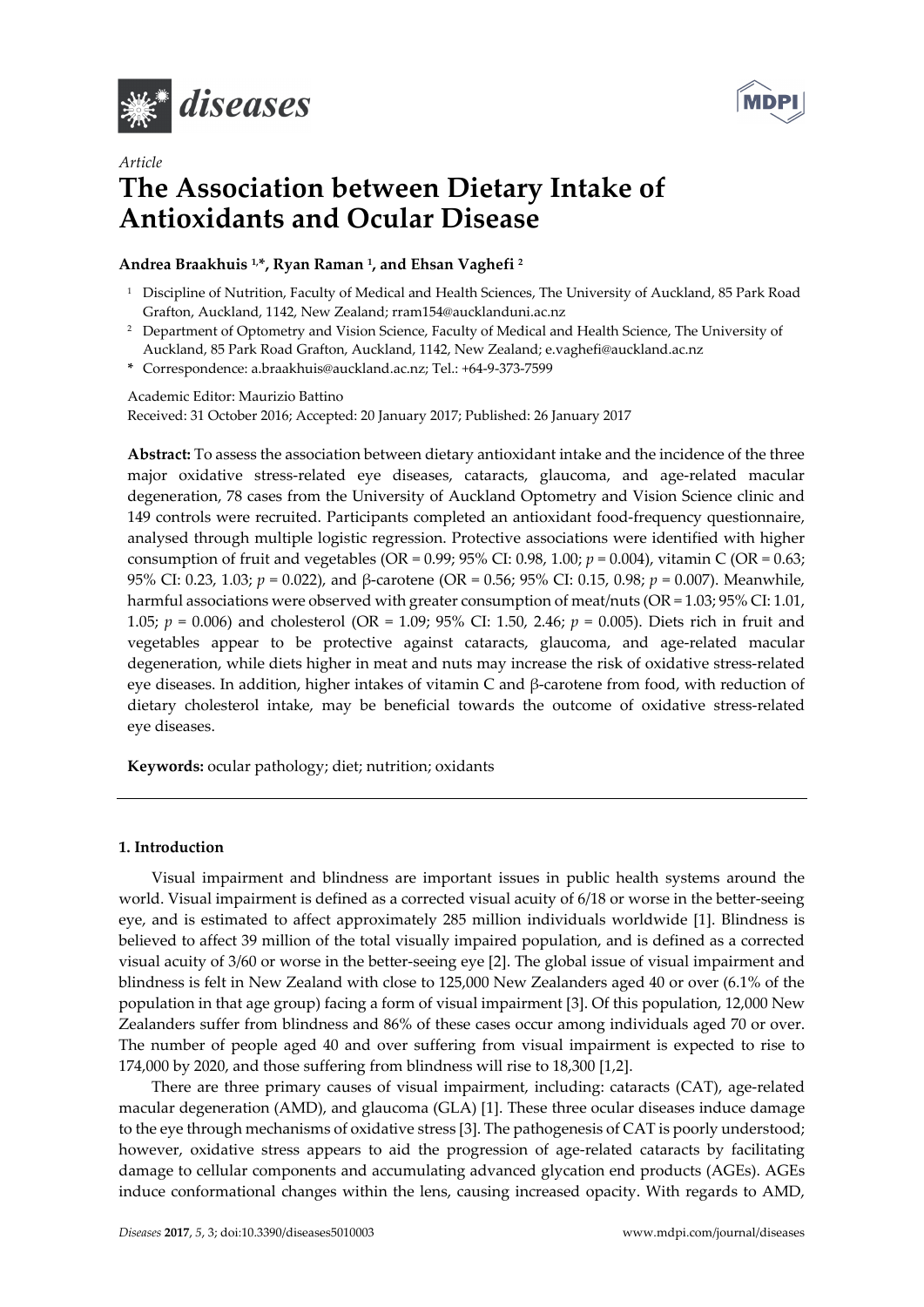GLA) is beyond the scope of this publication, and is discussed elsewhere [3]. Antioxidants represent the first line of defence against oxidative stress and are obtained through the diet and produced internally [3]. In the eye, the major antioxidants that have a protective role are ascorbic acid, reduced glutathione, and superoxide dismutase-catalase [3]. Ascorbic acid is found in high concentrations in various areas that include the cornea, central corneal epithelium, lachrymal film, vitreous humour and aqueous humour [3], suggesting an important role in antioxidant protection in ocular health.

in-depth discussion of the pathophysiology of oxidative stress and ocular disease (CAT, AMD and

Early research by Cao and colleagues [4] suggested that the plasma antioxidant capacity can be increased with consumption of a diet rich in sources of antioxidants, such as fruit and vegetables. The Age-Related Eye Disease Study (AREDS 1 and 2) clearly demonstrated the ability of antioxidant therapy to reduce the progression of AMD by 25% [5]. Although diets rich in antioxidants have been identified in several studies to reduce the incidence of oxidative stress-related eye diseases, various antioxidant supplement studies provided conflicting findings [6–9]. In contrast, the intake of other food groups such as meat and related micronutrients such as cholesterol has been identified in various studies to increase the risk of oxidative stress-related eye conditions [10–13]. The impact of dietary antioxidant intake on the risk of oxidative stress-related eye diseases has been examined previously [13], but typically the studies addressed the effect of antioxidant supplements or fruit and vegetables in isolation, rather than the total dietary intake [14].

With regards to CAT, the evaluation of the literature indicates a higher dietary consumption of fruit and vegetables and vitamin C (including supplementation) appears to be associated with the most consistent risk reduction [13–14]. Vitamin E dietary intake and supplementation was also consistent with risk reduction in the majority of studies; however, findings on vitamin E supplementation suggested no observed differences in the rate of cataract extraction and lens characteristics between groups [5]. Higher dietary intakes of meat conversely appeared to increase the risk of CAT. With regards to vitamin A, findings by Theodoropoulou and colleagues [13] identified a harmful association ( $OR = 1.47$ ) with higher intakes of retinol and a protective association with carotene ( $OR = 0.56$ ). However, it may be possible that the harmful association identified with retinol may be related to dietary meat intake as retinol is the form of vitamin A found in animal products such as liver, kidneys, and eggs, and dietary meat intake was further identified in this study to increase the risk of CAT (OR 1.46).

Far less research has been conducted on AMD, with currently little evidence that dietary intake of fruit and vegetables or dietary antioxidants influence disease risk [3]. Human retinal pigment epithelium cells exposed to a regimen of reactive oxygen species showed an increased concentration of drusen, which are associated with a poor AMD prognosis [15–16]. The dietary intake of meat, in contrast, appeared to increase the risk of AMD when consumed frequently and in large quantities [12].

Oxidative stress is thought to degrade the trabecular network or cause damage to the retinol ganglion cells. Degradation of the trabecular meshwork results in increased intraocular pressure due to a build-up of aqueous humour [16]. However, due to the low number of published studies, the evidence regarding the prevention of GLA through higher consumption of antioxidant supplements and/or vegetables and fruit is currently unclear [3].

The majority of studies investigating the effect of diet on ocular disease incidence are conducted in European countries, and our aim was to study the association in a country that typically follows a Western diet.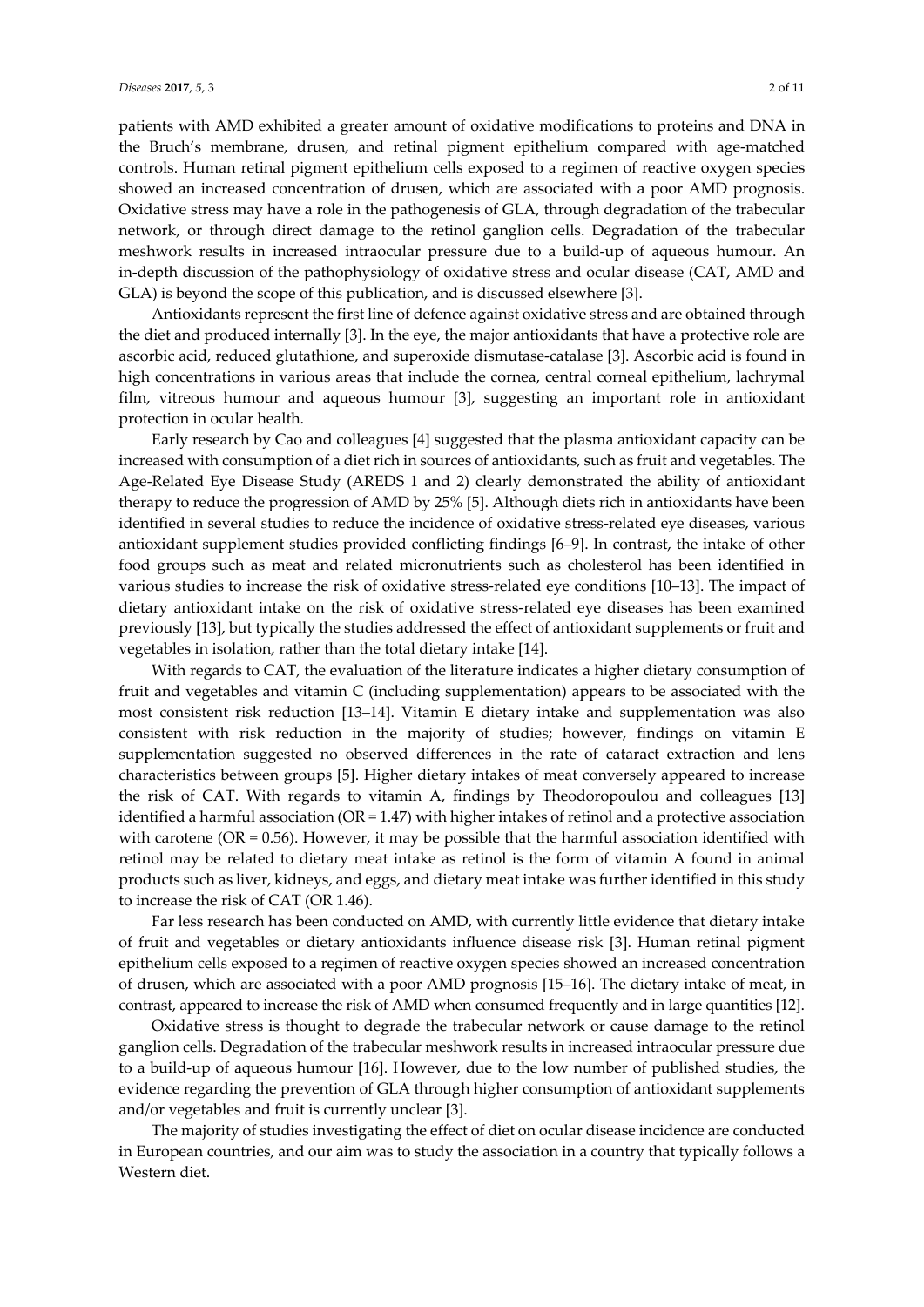#### **2. Materials and Methods**

A case-control study design was conducted to investigate the impact of dietary intake on the outcome of oxidative stress related eye-conditions: glaucoma, cataracts, and age-related macular degeneration within the New Zealand population. Participants with and without ocular disease were invited to complete a nutritional survey. Our study examined the association between the intake of specific food items, food groups, and micronutrients in the diet with ocular disease diagnosis.

Participants were sought from the University of Auckland Optometry and Vision science, and Hearing Tinnitus clinic database. Clients of the optometry clinic were designated as our sample case population, while clients of the hearing and tinnitus clinic were designated as our sample control population. Designation of hearing and tinnitus clients as our control population was as they were best matched for age, ethnicity, and population base.

Eligible participants were identified by clinic administrative staff by extending invites to clients aged 18 and over who had attended either clinic in the past 12–18 months. Optometry administrative staff further contacted clients who met the criteria above and asked for consent to be contacted by the researcher. A total of 588 eligible clients from the optometry clinic, and 522 from the hearing and tinnitus clinic were identified and contacted regarding the study. The researchers did not participate in the sampling process, to prevent coercion.

A total of 1110 letters were sent to identified participants comprised of: an invitation from the overall clinic manager, an invitation from the optometry department, participants information sheet, consent form, dietary intake survey including demographic questions, and a pre-paid return envelope. The research team collated the invitation packs for clinic staff to post. Participants were able to respond by sending completed forms through the pre-paid return envelope, or through an electronic version of the survey [17] with a link available on the information sheet.

A total of 280 responses were received after a one month period coinciding with the given deadline for submissions to be eligible to enter a prize draw. This is equivalent to a response rate of 25%. Of the 280 responses, 53 were excluded due to either: a lack of consent form, incomplete forms, or incorrectly completed forms. 227 responses were examined, and of this 149 participants selfreported as controls, while 78 participants self-reported as cases. Participants were classified as either a control or a case based on their response to the question "Do you currently, or have you ever required medical assistance for any eye related diseases?" Those responding with "no" were classified as controls and their validity was not further investigated. Those responding with "yes" were classified as cases and were further investigated by examining their clinical records and obtaining their visual acuity and ocular diagnosis. Those specifying yes but did not meet the case criteria were excluded. As a result a further 36 people were excluded, giving us a final case population of 42 people. Participant surveys and optometry files (if required) were recorded together and coded sequentially (i.e., the first completed participant will be coded as 1) to maintain anonymity.

Cases were any participant diagnosed with either: cataracts, age-related macular degeneration, primary open-angle glaucoma, or a combination of the three. Cases should have had no previous ocular surgery in both eyes (with the exception of cataract surgery). Although visual acuity score was obtained, it was not part of the exclusion criteria as removal of participants who did not meet the cut off would have impacted the associations derived from our research.

Controls were identified as participants with no prior medical conditions or treatments related to oxidative stress related eye conditions, or previous ocular surgeries. Controls were excluded if they had history of medical conditions or treatments known to be related to ocular conditions in the past. For the current study we chose to invite all clinic participants over a period of 12 to 18 months.

This study was approved by the University of Auckland Human Participants Ethics Committee on the 17th of February 2015 for three years, and has been performed to the ethical standards. Written informed consent was obtained from study participants.

#### *2.1. Dietary Intake Questionnaire*

All cases and controls completed a semi-quantitative food-frequency questionnaire; either by hand or electronically. The dietary questionnaire asked participants to indicate their average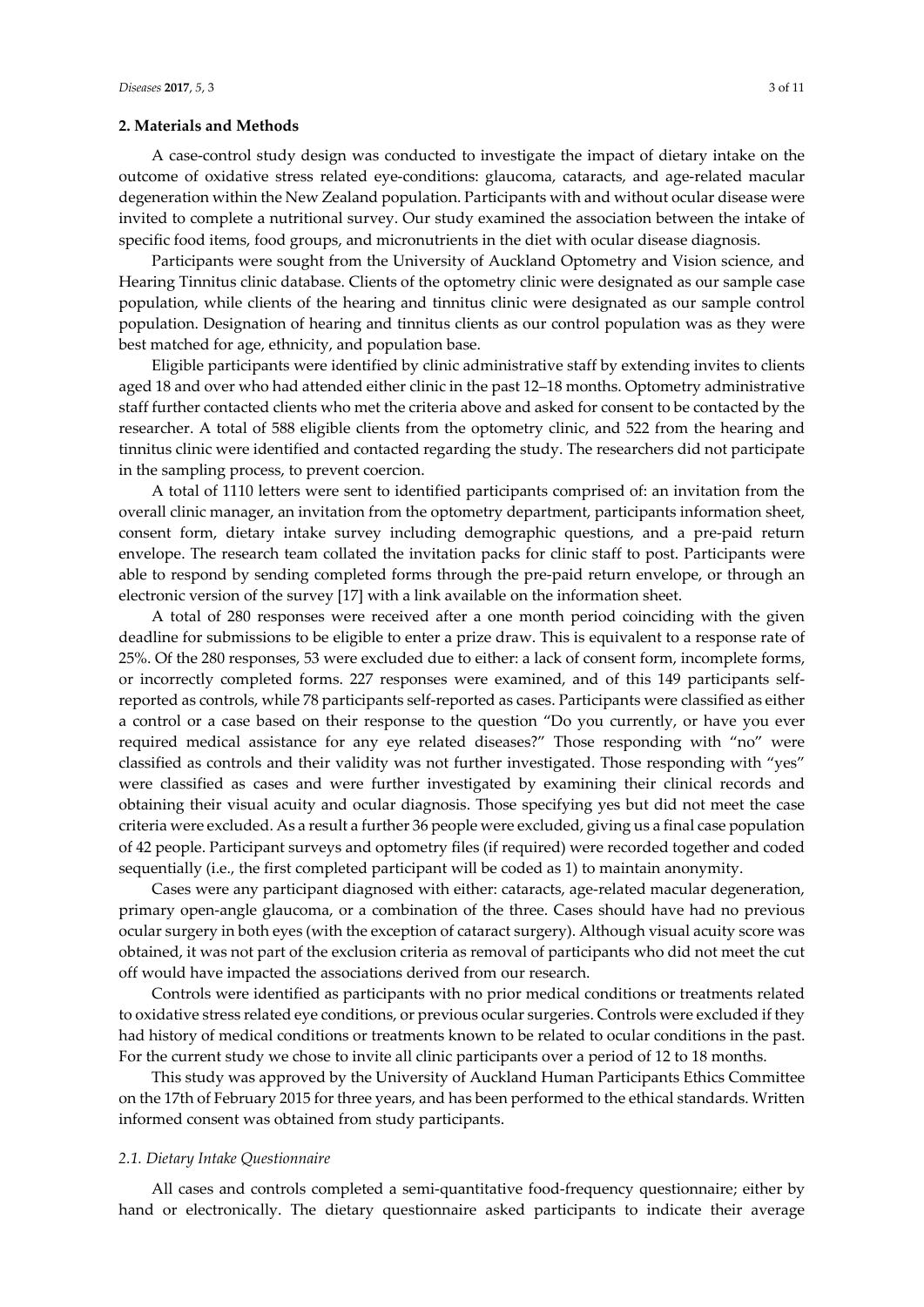frequency of consumption of 31 food items or beverages per day, per week, per month, per year, and never. The questionnaire design was based on a prior study performed on the Australian population, examining the reliability of a 19-item food frequency questionnaire in assessing dietary antioxidant intake on health outcomes [18]. Meat and nuts are grouped together in the questionnaire, as major sources of protein. The questionnaire was modified alongside the New Zealand Adult Nutrition Survey, adding 13 more food items that were more commonly consumed in the New Zealand population [19]. The food items added/modified were green beans, oranges, mushrooms, potatoes, kumara, tea, coffee, white bread, wholemeal bread, alcohol, fish oil, multivitamins and other supplements. A pilot study was conducted on the final questionnaire of similar age to the clinic attendees for verification of comprehension of the New Zealand adapted version of the antioxidant questionnaire. Participants were correctly able to identify additional food and supplement items.

#### *2.2. Data Entry*

For purposes of statistical analysis, the frequency of consumption of different food items was quantified in terms of the number of times a food item was consumed per month. Therefore daily consumption was multiplied by 30, weekly consumption was multiplied by four, yearly consumption was divided by 12 and foods never consumed were given a value of 0. Food items were considered individually, and as groups as seen in other similar nutritional epidemiological [19]. Individual values for monthly consumption were added and the sums were approximately distributed into quintiles, based on the distribution of the entire study population. The food groups that were formed include; Meat and nuts, fruit and vegetables, dairy, breads and cereals, non-alcoholic beverages, alcohol, oil and added lipids, and supplements. Meat and nuts included: eggs, red meat, chicken, liver, kidney, nuts and seeds. Fruit and vegetables included: oranges, carrots, pumpkin, spinach, raw tomatoes, green beans, mushrooms, potatoes and kumara. Dairy included: skim or whole milk, cheese and yoghurt. Breads and cereals included: breakfast cereals, white bread and wholemeal bread. Non-alcoholic beverages included: tea and coffee. Alcohol as a group contained only alcohol. Oil and added lipids included: margarine and vegetable oils. Supplements included: fish oil, multivitamins, other vitamin supplements, and any other supplements. Specific items such as oil or added lipids were also considered individually due to the hypothesis of possible specific importance. Fats and lipids were labelled macronutrients, all remaining nutrients were labelled micronutrients including cholesterol.

Nutrient intakes for participants were estimated by multiplying the nutrient contents of the listed portion size for each specified food item by the frequency that the food item was consumed and summing the food items. The portion sizes specified were based off an earlier study in the Australian population examining the validity of a short food frequency questionnaire on ocular research [18]. The micronutrients examined in this analysis were retinol, β-carotene, vitamin C and vitamin E (α-tocopherol equivalents) as well as cholesterol. Values for the micronutrients per portion size were determined by the Foodworks (Xyris Ltd, 7th edition, Australia) dietary analysis software. Flavonoid intake was examined using data provided by the United States department of agriculture database for the flavonoid content of selected foods [20]. Flavonoid content from the classes: flavan-3-ols, flavones, flavonols, flavanones and anthocyanidins, were totaled for oranges, spinach and tea individually, and multiplied by their respective portion sizes and average monthly consumption per participant. Total flavonoid content was then determined by summating the three items. Oranges, spinach and tea were chosen as primary determinants of flavonoid content as they had the highest concentration of flavonoid per 100 mg.

#### *2.3. Statistical Methods*

Univariate analyses were initially performed to compare the frequency of intake distribution between the cases and controls by marginal quintiles of intake. We examined the association between dietary intake and glaucoma, age-related macular degeneration and cataracts by multiple logistic regression models. We controlled for several confounding factors, including age (ordinal in three agegroups as ≤59 years, 60–69 years, ≥70 years), sex (dichotomous, male vs female), secondary school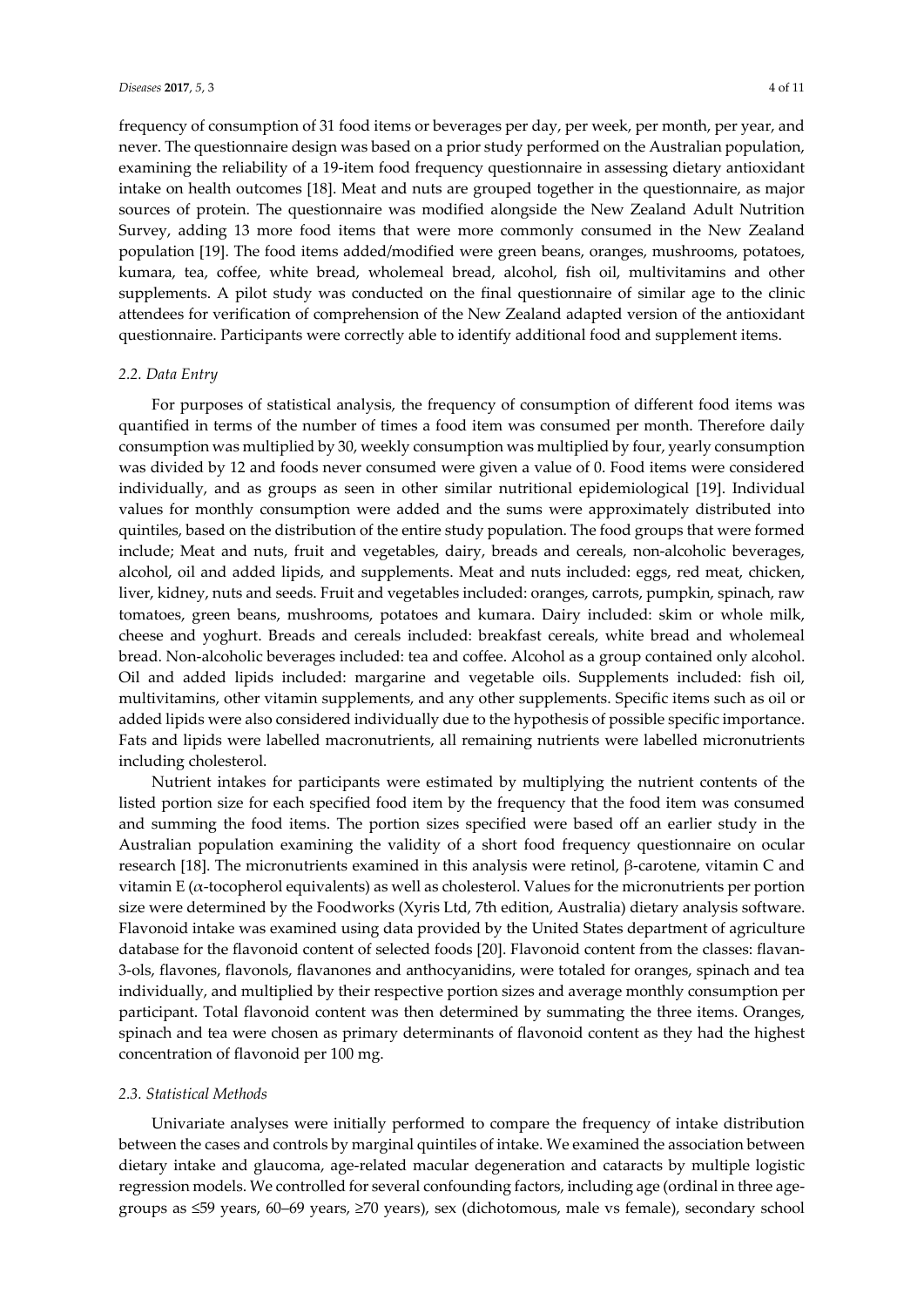qualifications (in eight groups as No secondary school qualifications, NZ School Certificate or National Certificate level 1 or NCEA level 1 or National Certificate level 1 or NCEA level 1, NZ Sixth Form Certificate or National Certificate level 2 or NZ UE before 1986 or NCEA level 2, NZ Higher School Certificate or NZ Higher School Certificate or NZ University NZ Higher School Certificate or NZ University NZ Higher School Certificate or NZ University Entrance from NZ Bursary or National Certificate level 3, NCEA (National Certificate of Educational Achievement) level 4, Other NZ Secondary school qualification (specified), Overseas secondary school qualification, Don't know, I do not wish to answer this question), body mass index (BMI) (ordinal in four categories as under-weight as ≤18.5, normal weight as between 18.5–25, overweight as ≥25–30, obese as ≥30), smoking habits and duration of smoking (as ex-smoker (yes or no) and pack-years among ex-smokers, current smoker (yes vs. no) and past years (among current smokers). The analysis was carried out taking glaucoma, cataracts and age-related macular degeneration as a general outcome, and then, alternatively, by glaucoma, cataracts, and age-related macular degeneration individually to explore whether the associations were specific to the type of oxidative stress-related ocular condition. All analyses were conducted using the MATLAB statistical toolbox (MathWorks, version R2016b, Portola Valley, CA, USA).

#### **3. Results**

#### *3.1. Sample Population and Characteristics*

The most frequent type of ocular condition was cataracts  $(n = 33)$ , followed by a combination of the three (cataracts, glaucoma, and age-related macular degeneration) (*n* = 7), then age-related macular degeneration  $(n = 1)$ , and glaucoma  $(n = 1)$ . Participants with a combination of the three were comprised of cataracts and age-related macular degeneration  $(n = 4)$ , and cataracts and glaucoma  $(n = 3)$ . The distribution of disease type was skewed in favour of cataract-diagnosed participants as the major determinants of our population. Details on the demographics of our sample population are presented in Table 1. Mean characteristics were similar between the case and control populations, albeit the controls were slightly younger and smoked less.

| Characteristic            | Case                 | Control            |  |
|---------------------------|----------------------|--------------------|--|
| Age (years)               | 74.8 $(\pm 12.1)$    | $64.7 (\pm 14.0)$  |  |
| Height (cm)               | $167.6 \ (\pm 10.5)$ | 169.6 $(\pm 9.6)$  |  |
| Weight (kg)               | $71.1 (\pm 15.2)$    | 73.4 $(\pm 15.1)$  |  |
| BMI (kg/m <sup>2</sup> )  | 24.6 $(\pm 4.4)$     | $25.0 \ (\pm 5.3)$ |  |
| Cigarettes Smoked Per Day | $7.1 (\pm 15.0)$     | 4.8 $(\pm 8.8)$    |  |
| <b>Smoking Years</b>      | $10.9 \ (\pm 16.0)$  | $6.3 \ (\pm 12.0)$ |  |

**Table 1**. Demographic data from sample populations of 42 cases with glaucoma, cataracts, age-related macular degeneration, or a combination of the three, and 149 controls (mean ± standard deviation (SD)).

#### *3.2. Sample Population Dietary Intake by Groups*

Table 2 shows the distribution of cases and controls by marginal quintiles of monthly frequency of consumption of eight food groups. A significant variation in mean intake was observed between the case and control groups for meat and nuts, fruit and vegetables, dairy and oils and added lipids. Variation in the mean intake was also observed between the case and control groups for alcohol, nonalcoholic beverages and supplements; however, the difference detected for these food groups was not statistically significant (see Table 2). There was no difference detected for the mean intake of breads and cereals between the case and control populations.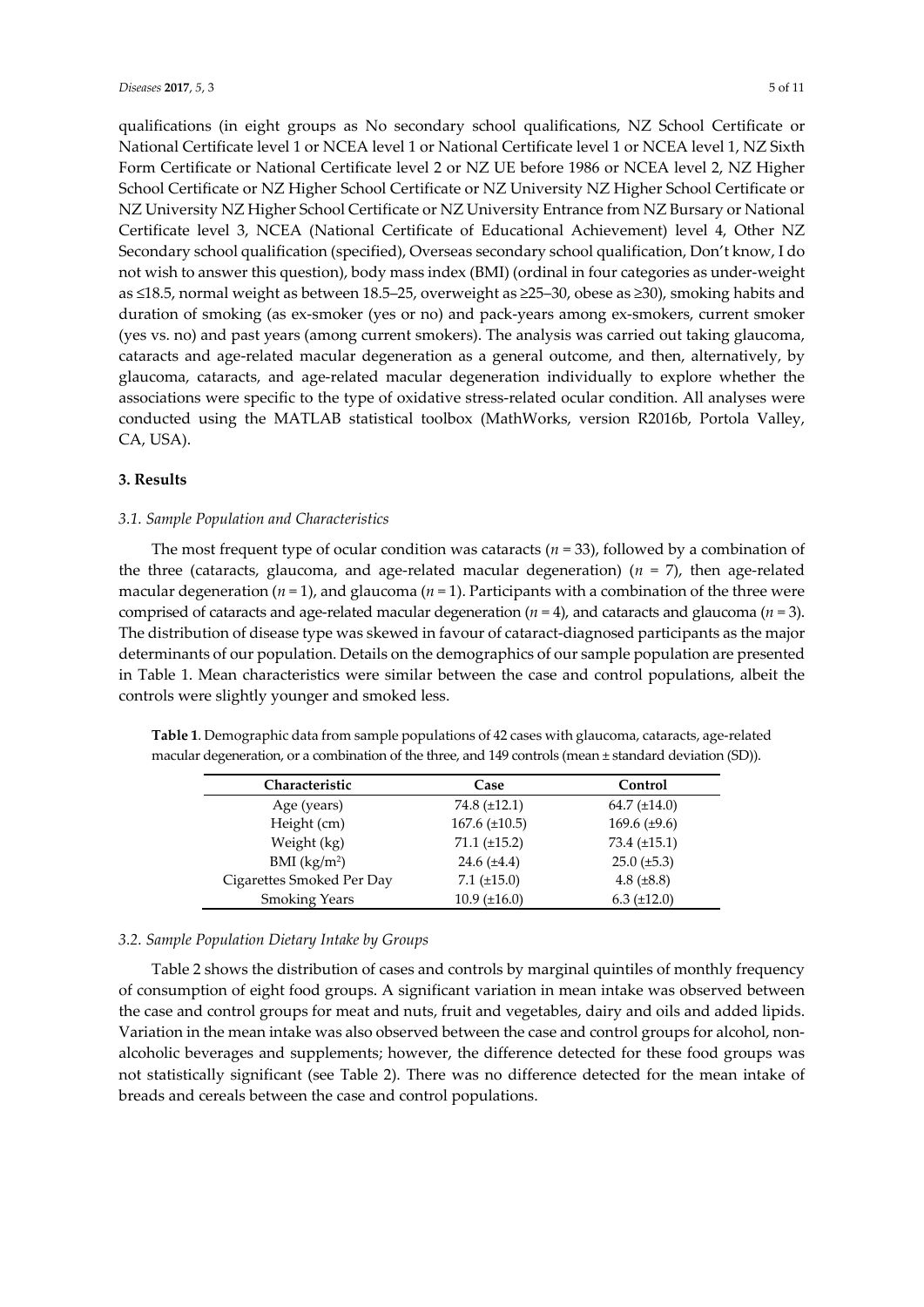| Food Group                 | Q1<br>(Lowest)   | Q <sub>2</sub> | Q <sub>3</sub> | Q <sub>4</sub>            | Q <sub>5</sub><br>(Highest) | F-value | <i>p</i> -value |
|----------------------------|------------------|----------------|----------------|---------------------------|-----------------------------|---------|-----------------|
| Meat and Nuts              |                  |                |                |                           |                             | 11.467  | < 0.001         |
| Case                       | 5                | 23             | 31             | 13                        | 6                           |         |                 |
| Control                    | 20               | 64             | 50             | 8                         | 3                           |         |                 |
| Quintile median            | 9                | 28             | 41             | 58                        | 69.5                        |         |                 |
| (times/month)<br>Fruit and |                  |                |                |                           |                             |         |                 |
| vegetables                 |                  |                |                |                           |                             | 12.276  | < 0.001         |
| Case                       | 9                | 31             | 26             | 11                        | $\mathbf{1}$                |         |                 |
| Control                    | 16               | 44             | 44             | 29                        | 12                          |         |                 |
| Quintile median            |                  |                |                |                           |                             |         |                 |
|                            | 29               | 54.5           | 86.2           | 123                       | 163                         |         |                 |
| (times/month)<br>Dairy     |                  |                |                |                           |                             | 4.479   | 0.036           |
| Case                       | 9                | 25             | 21             | 17                        | 6                           |         |                 |
| Control                    | 28               | 42             | 51             | 21                        | 3                           |         |                 |
| Quintile median            |                  |                |                |                           |                             |         |                 |
| (times/month)              | 8.08             | 37             | 60.1           | 90                        | 120                         |         |                 |
| <b>Breads and Cereals</b>  |                  |                |                |                           |                             | 0.967   | 0.327           |
| Case                       | 9                | 35             | 21             | 9                         | $\overline{4}$              |         |                 |
| Control                    | 30               | 68             | 33             | 9                         | 5                           |         |                 |
| Quintile median            |                  |                |                |                           |                             |         |                 |
| (times/month)              | 24               | 60             | 90             | 120                       | 150                         |         |                 |
| Non-Alcoholic              |                  |                |                |                           |                             |         |                 |
| Beverages                  |                  |                |                |                           |                             | 1.769   | 0.185           |
| Case                       | 8                | 20             | 28             | 12                        | 11                          |         |                 |
| Control                    | 32               | 38             | 49             | 15                        | 11                          |         |                 |
| Quintile median            |                  |                |                |                           |                             |         |                 |
| (times/month)              | 30               | 60             | 96             | 150                       | 197                         |         |                 |
| Alcohol                    |                  |                |                |                           |                             | 1.242   | 0.267           |
| Case                       | 46               | 12             | 20             | $\mathbf{1}$              | 3                           |         |                 |
| Control                    | 86               | 36             | 28             | $\overline{2}$            | 7                           |         |                 |
| Oils and added             |                  |                |                |                           |                             |         |                 |
| lipids                     |                  |                |                |                           |                             | 5.89    | 0.016           |
| Case                       | 16               | 28             | 19             | 5                         | 10                          |         |                 |
| Control                    | 35               | 70             | 30             | 6                         | $\overline{4}$              |         |                 |
| Quintile median            |                  |                |                |                           |                             |         |                 |
| (times/month)              | 8                | 34             | 60             | 90                        | 120                         |         |                 |
| Supplements                |                  |                |                |                           |                             | 1.489   | 0.224           |
| Case                       | $40\,$           | 19             | $\,8\,$        | $\,8\,$                   | $\overline{4}$              |         |                 |
| Control                    | 86               | 38             | 16             | $\ensuremath{\mathsf{3}}$ | $\overline{2}$              |         |                 |
| Quintile median            |                  |                |                |                           |                             |         |                 |
| (times/month)              | $\boldsymbol{0}$ | 31             | $60\,$         | $90\,$                    | 117                         |         |                 |

**Table 2**. Distribution of 42 cases with either glaucoma, age-related macular degeneration, cataracts, or a combination of the three, and 149 control subjects, by monthly frequency of consumption of various food groups. The quintiles spread of participants are shown in Q1 to Q5.

#### *3.3. Sample Population Dietary Intake by Micronutrients*

Table 3 shows the distribution of cases and controls by marginal quintiles of daily intake of micronutrients. A significant variation in the mean intake was observed between the case and control groups for cholesterol, vitamin C, and β-carotene. There was no variation detected between the case and control populations for the mean intake of vitamin E and the total flavonoid intake (see Table 3).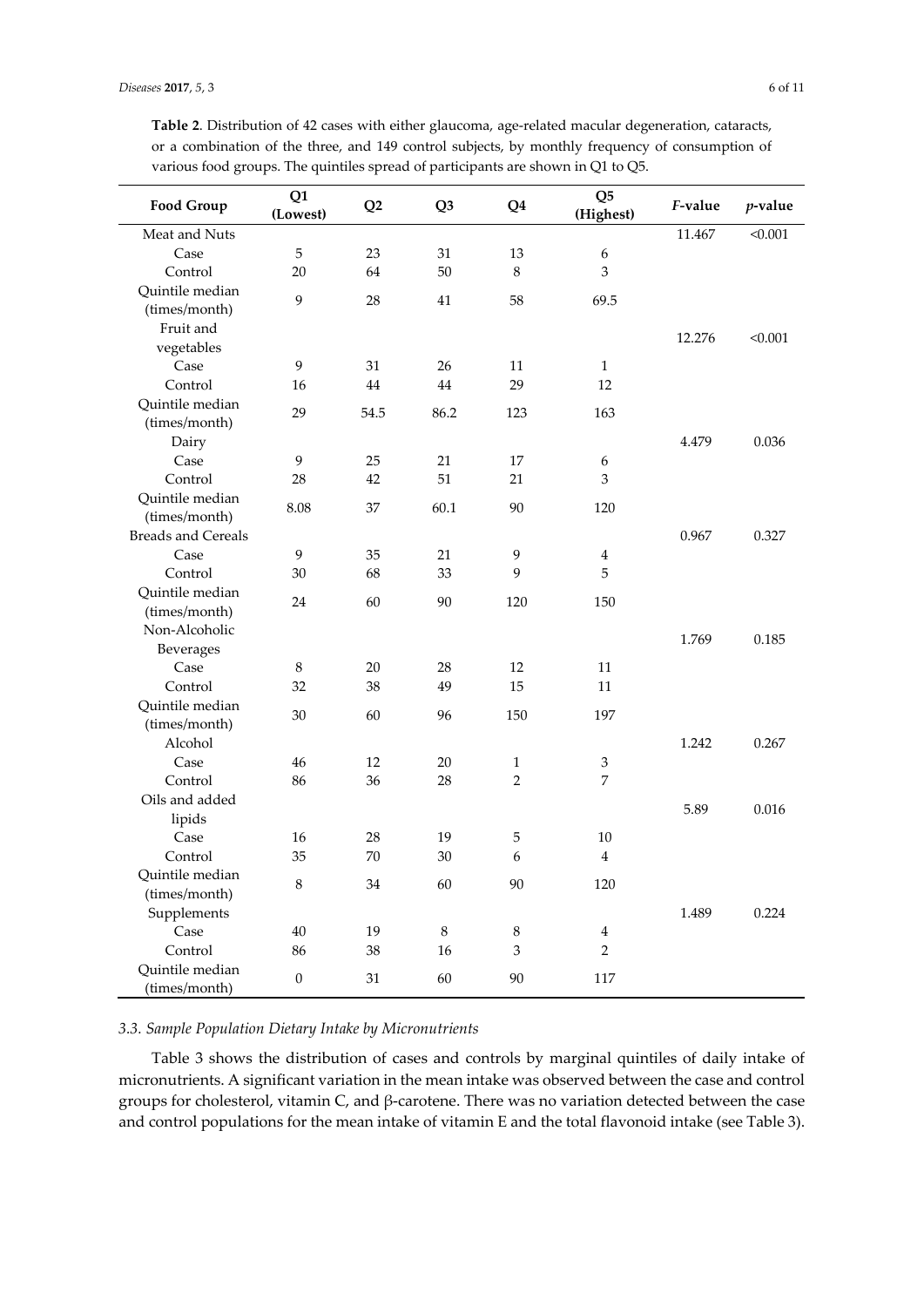| Nutrient                 | Q1 (Lowest) | Q <sub>2</sub> | Q <sub>3</sub> | Q <sub>4</sub> | Q5 (Highest) | <i>F</i> -value | <i>p</i> -value |
|--------------------------|-------------|----------------|----------------|----------------|--------------|-----------------|-----------------|
| Cholesterol (mg)         |             |                |                |                |              | 12.030          | 0.005           |
| Case                     | 3           | 23             | 30             | 15             | 7            |                 |                 |
| Control                  | 17          | 60             | 56             | 9              | 3            |                 |                 |
| Quintile median (mg/day) | 286         | 896            | 39980          | 57015          | 68888        |                 |                 |
| Vitamin C (mg)           |             |                |                |                |              | 6.293           | 0.022           |
| Case                     | 8           | 26             | 28             | 15             | 1            |                 |                 |
| Control                  | 12          | 44             | 48             | 29             | 12           |                 |                 |
| Quintile median (mg/day) | 156         | 278            | 442            | 579            | 761          |                 |                 |
| Vitamin E (mg)           |             |                |                |                |              | 0.388           | 0.830           |
| Case                     | 14          | 41             | 14             | 4              | 5            |                 |                 |
| Control                  | 38          | 74             | 20             | 6              | 7            |                 |                 |
| Quintile median (mg/day) | 20.3        | 30.0           | 41.6           | 53.4           | 69.4         |                 |                 |
| B-carotene $(\mu g)$     |             |                |                |                |              | 10.263          | 0.007           |
| Case                     | 9           | 31             | 26             | 11             | 1            |                 |                 |
| Control                  | 15          | 44             | 45             | 27             | 14           |                 |                 |
| Quintile median (µg/day) | 7521        | 13620          | 21175          | 29269          | 38727        |                 |                 |
| Total Flavonoid (mg)     |             |                |                |                |              | 0.003           | 0.463           |
| Case                     | 30          | 27             | 9              | 9              | 3            |                 |                 |
| Control                  | 63          | 42             | 19             | 16             | 5            |                 |                 |
| Quintile median (mg/day) | 120         | 541            | 888            | 1184           | 1486         |                 |                 |

**Table 3.** Distribution of 42 cases with either glaucoma, age-related macular degeneration, cataracts, or a combination of the three, and 149 control subjects, by marginal quintiles of daily intake of micronutrients.

#### *3.4. Multiple Logistic Regression Derived Odds Ratios for Food Groups*

In Table 4, multiple logistic regression–derived odds ratios (ORs) and 95% confidence intervals (CI) with associated *p*-values per one standard deviation increment of the major categories for all ocular conditions (combined) are given. Significant inverse associations were observed with the consumption of fruit and vegetables. In contrast, the consumption of meat and nuts was significantly positively associated with all types of ocular diseases (see Table 4). No significant associations were observed between the outcome of all ocular conditions and the intakes of dairy, breads and cereals, non-alcoholic beverages, alcohol, oils and lipids, and supplements.

| standard deviation increment of the major categories of food groups for all ocular conditions combined. |           |                  |                  |                 |  |  |
|---------------------------------------------------------------------------------------------------------|-----------|------------------|------------------|-----------------|--|--|
| <b>Food Group</b>                                                                                       | <b>OR</b> | CI $(95\%)$ -Low | $CI(95\%)$ -High | <i>p</i> -value |  |  |
| Meat and Nuts                                                                                           | 1.03      | 1.01             | 1.05             | 0.006           |  |  |
| Fruit and yeg                                                                                           | 0.99      | 0.98             | 1.00             | 0.004           |  |  |
| Dairy                                                                                                   | 1.01      | 0.99             | 1.02             | 0.352           |  |  |
| Breads and Cereals                                                                                      | 1.01      | 1.00             | 1.02             | 0.114           |  |  |
| Non-Alcoholic Beverages                                                                                 | 1.00      | 1.00             | 1.01             | 0.339           |  |  |
| Alcohol                                                                                                 | 0.98      | 0.97             | 1.00             | 0.074           |  |  |
| Oil and added lipids                                                                                    | 1.01      | 1.00             | 1.02             | 0.059           |  |  |

Supplements 1.00 0.99 1.01 0.686

**Table 4**. Multiple logistic regression derived ORs and 95% CI with associated *p*-values per one standard deviation increment of the major categories of food groups for all ocular conditions combined.

#### *3.5. Multiple Logistic Regression-Derived Odds Ratios for Micronutrients*

Table 5 presents multiple logistic regression–derived ORs for the association between all ocular diseases and micronutrients. There were significant negative associations between the intake of vitamin C, β-carotene and all types of ocular diseases. In contrast, there was a significant positive association between the intake of cholesterol and risk of all ocular disease (see Table 5). Positive associations were also observed between total flavonoid intake and vitamin E with the outcome of combined ocular diseases; however, these associations were not statistically significant.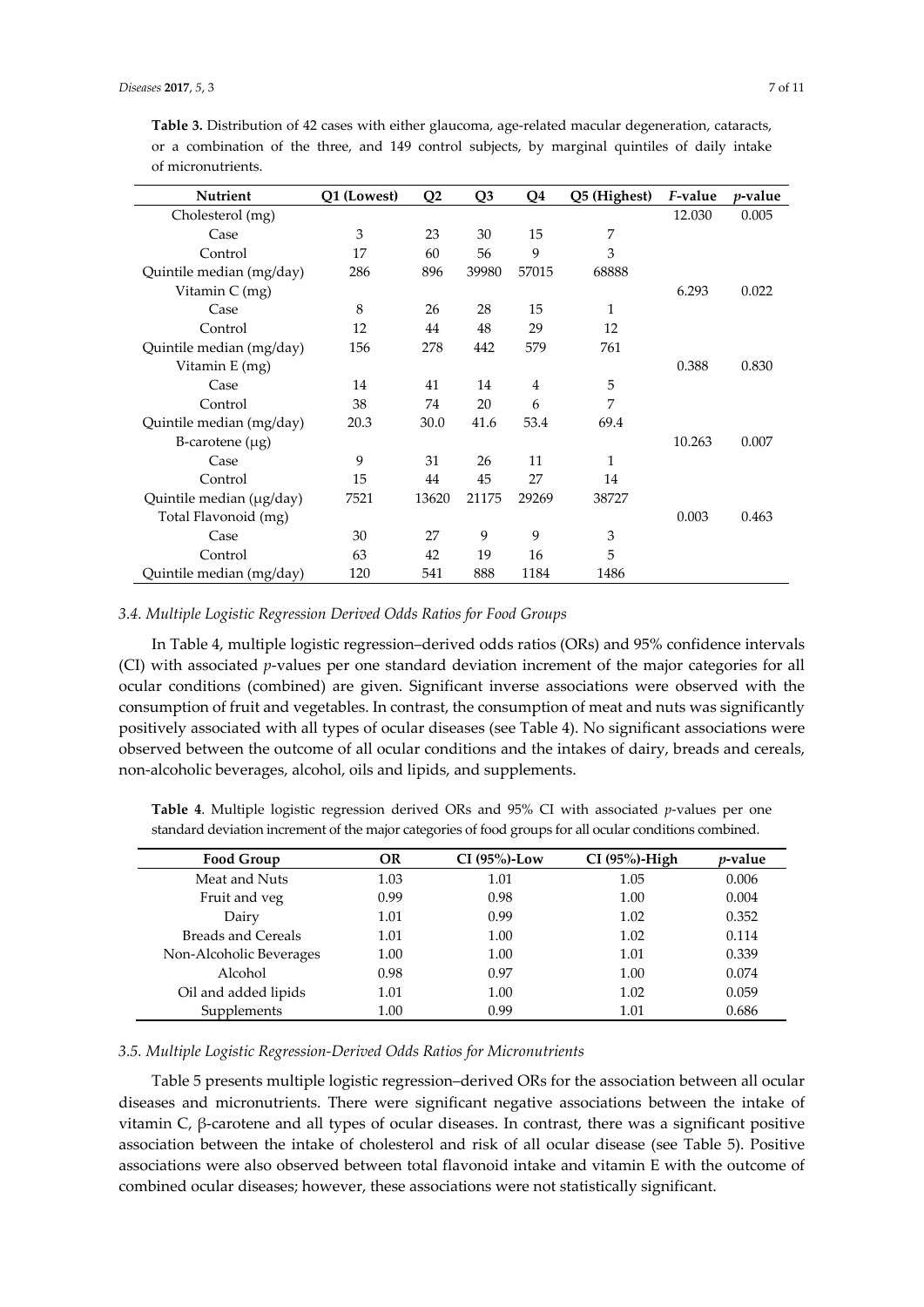| <b>Nutrient</b>      | OR   | $CI(95%)$ -Low | $CI(95\%)$ -High | <i>v</i> -value |
|----------------------|------|----------------|------------------|-----------------|
| Cholesterol (mg)     | 1.98 | 1.50           | 2.46             | 0.005           |
| Vitamin C (mg)       | 0.63 | 0.23           | 1.03             | 0.022           |
| Vitamin E (mg)       | 1.04 | 0.67           | 1.41             | 0.830           |
| B-carotene $(\mu g)$ | 0.56 | 0.15           | 0.98             | 0.007           |
| Total Flavonoid (mg) | 1.14 | 0.80           | 1.48             | 0.463           |

**Table 5.** Multiple logistic regression derived ORs and 95% CI with associated *p*-values per one standard deviation increment of the major categories of micronutrients for all ocular conditions combined.

#### **4. Discussion**

The current research aimed to investigate the relationship between the dietary intake of antioxidants from various food groups with the outcome of the oxidative stress-related eye diseases glaucoma, cataracts, and age-related macular degeneration. After adjusting for certain potential confounders, age, gender, BMI, education level and smoking habit, we identified that a higher intake of fruit and vegetables was associated with a reduced risk of oxidative stress-related eye diseases. In contrast, our findings identified a high consumption of meat and nuts was associated with an increased risk of oxidative stress-related ocular diseases. Of the micronutrients examined, our findings identified a higher intake of vitamin C and β-carotene was associated with a reduced risk of oxidative stress-related eye diseases. In contrast, our findings identified a higher intake of cholesterol was associated with an increased risk of oxidative stress-related eye diseases.

In the sample population of cases, 79% were diagnosed with cataracts only, 9.5% were diagnosed with a combination of cataracts and age-related macular degeneration, 7.1% were diagnosed with a combination of cataracts and glaucoma, 2.4% were diagnosed with age-related macular degeneration only, and 2.4% were diagnosed with glaucoma only. The distribution of our participants is skewed in favour of participants with cataracts; therefore, our results are best applied to a population with a similar distribution of oxidative stress-related eye diseases. We compared the distribution of oxidative stress-related eye diseases in our sample population with the distribution of oxidative stress-related eye diseases in New Zealand to determine the extent of the similarity. Figures derived from the Clear Focus report [21] show that within the New Zealand population, 55% of vision loss is related to uncorrected refractive error, 13% of vision loss is related to cataracts, 9% of vision loss cases are related to age-related macular degeneration, and 4% of vision loss cases are related to glaucoma [21]. Although cataracts appear to contribute to the greatest proportion of the visually impaired population within New Zealand compared to the other oxidative stress-related eye diseases, our distribution of participants diagnosed with cataracts compared to other ocular conditions was still skewed in their favour. This may affect the validity of direct recommendations made from our research.

Our finding of higher fruit and vegetable intake being associated with a reduced risk of oxidative stress-related eye diseases is consistent with findings from previous studies [3,13,22]. The protective quality identified between higher intakes of fruit and vegetables with a reduced risk of oxidative stress-related eye diseases may be attributed to their composition as they are rich sources of dietary antioxidants. Vegetables such as spinach contain lutein and zeaxanthin and have been shown to improve visual acuity and retinal function in those with early AMD, and may show promise with CAT and GLA [23]. Dietary antioxidants have a key role in oxidative stress reduction by inhibiting oxidative reactions and removing free radical intermediates [24]. Our findings of higher dietary intake of vitamin C and reduced outcomes of glaucoma, cataracts, and age-related macular degeneration are consistent with findings from previous studies [25–29]. β-carotene was also identified to reduce the risk of oxidative stress-related eye diseases with higher dietary intake. Our finding of higher dietary intake of beta carotene being associated with a reduced risk of oxidative stress-related eye diseases is consistent with previous research [13,30–34].

Interestingly, trivial or unclear associations were found between the consumption of flavonoids and the incidence of ocular disease, in contrast to emerging data on the effect of flavonoid consumption on visual acuity in those with GLA [29]. The dietary consumption of flavonoids in the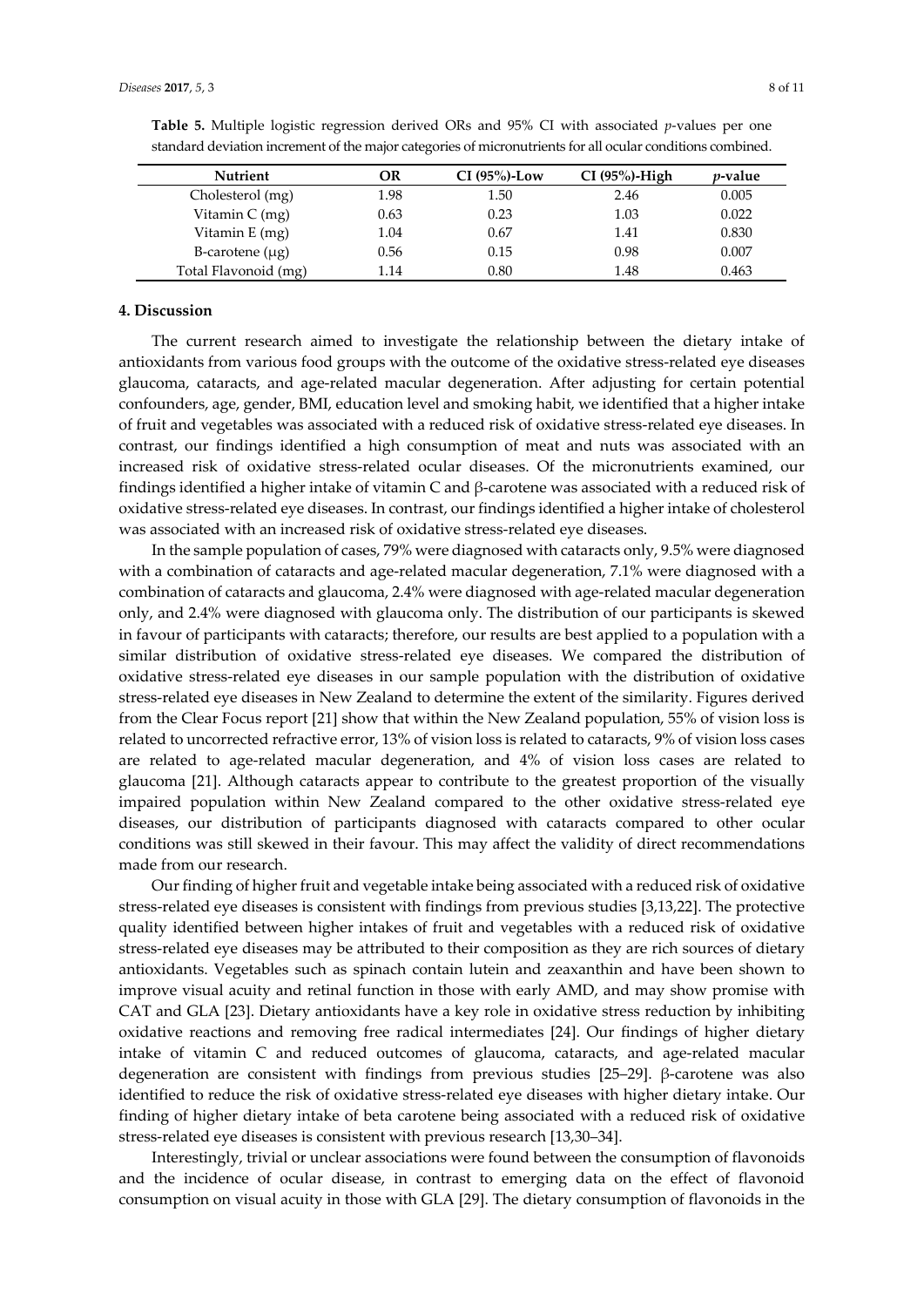study population ranged from 0.15 to 2 g daily, which is similar to the values reported in the general population [3]. The range is quite varied and studies demonstrating a benefit to ocular function generally supplement with flavonoids, rather than rely on dietary intake. The bioavailability of flavonoids is quite low, potentially affecting outcomes [29].

In contrast, our research identified a harmful association between the dietary intake of meat and nuts with the outcome of oxidative stress-related eye diseases. Evidence suggests higher intakes of red meat are associated with elevated markers of oxidative stress [35–36]. Our findings are consistent with previous research in this area [10–13]; however, there is minimal evidence for an impact of dietary meat intake on glaucoma [11]. In the future, meat and nuts should be analysed separately, as, despite being major protein sources, they are quite different with regards to antioxidant content. Higher dietary intakes of cholesterol appeared to increase the risk of oxidative stress-related eye diseases in our study, and this is consistent with findings in the area of cataracts [10–11,13] and agerelated macular degeneration [12]. Similar to dietary meat intake, there is currently no association identified between dietary cholesterol intake and glaucoma. It is uncertain why cholesterol might influence ocular disease incidence, and perhaps it is a function of the saturated fat often co-existing with high-cholesterol foods that may be of greater impact.

Our study has several strengths. Our research questionnaire was validated in previous ocular research on a similar population, and was tailored to meet the diets of the New Zealand population based on findings by the Ministry of Health [18–19]. This would provide us with dietary information best representing the New Zealand population. Our research questionnaire was available in both physical and electronic versions to encourage greater response rates. The ease and cost of the research design were strengths of the study as a short questionnaire provided us with a greater response rate at a cheaper cost than a more expansive and detailed questionnaire would have provided.

Several limitations were identified with our research. Participants who self-identified as controls were not investigated for their validity. Therefore, there may have been controls with oxidative stressrelated eye diseases, latent ocular conditions, or other ocular impairments. Our questionnaire only assessed the intake of 31 food items, whereas similar research by [13] assessed the dietary intake of 120 food items. Our assessment criteria of those diagnosed with pre-existing ocular disease will fail to recruit early disease status, at which point the diet may have the strongest influence. Future research could focus on the associations dietary antioxidants have with disease severity and incidence.

#### **5. Conclusions**

The findings presented from our research support the role of nutritional processes in the outcomes of oxidative stress-related eye diseases, in particular cataracts, glaucoma, and age-related macular degeneration. From the food groups assessed, our research suggests a protective association with higher intakes of fruits and vegetables, and a harmful association with higher intakes of meat and nuts. From the micronutrients assessed, our research was able to identify protective associations with higher intakes of vitamin C and β-carotene, while higher intakes of cholesterol presented a harmful association. Dietary advice along these lines may contribute towards public health guidelines for a reduction in the risk of cataracts, glaucoma, and age-related macular degeneration, in a population with a similar distribution of cases as our study.

**Acknowledgments:** The University of Auckland Student Graduate Fund was used to fund this research. Thanks to Ehsan Vaghefi for statistical support.

**Author Contributions:** A.B. conceived and designed the experiments; R.R. performed the experiments; R.R. and E.V. analysed the data; A.B and E.V. wrote the paper.

**Conflicts of Interest:** The authors declare no conflict of interest.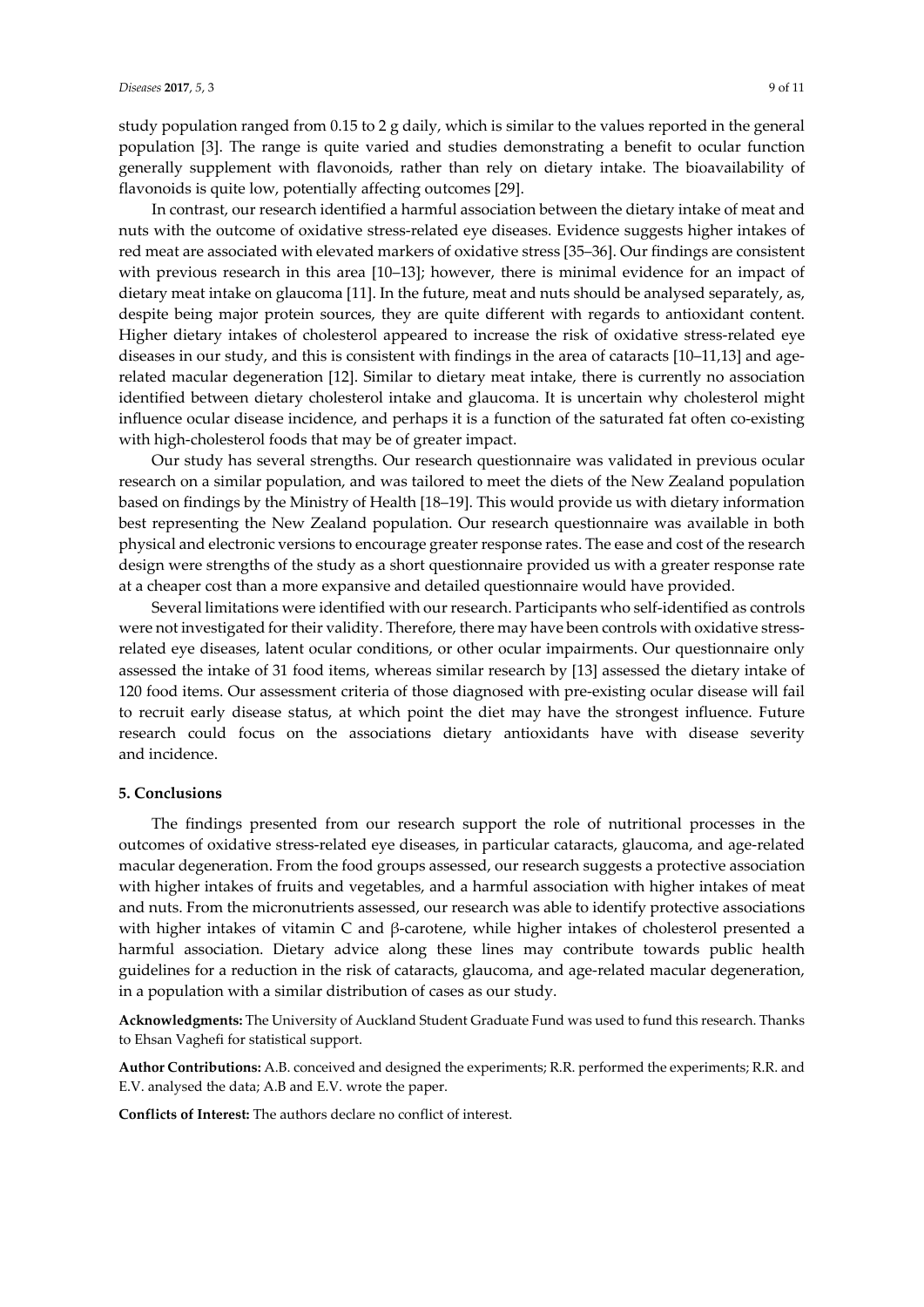#### **References**

- 1. Pascolini, D.; Mariotti, S.P. Global estimates of visual impairment: **2010**. *Br. J. Ophthalmol*. **2011**. doi:10.1136/bjophthalmol-2011-300539.
- 2. Sies, H. Stress: Oxidants and antioxidants. *Exp. Physiol*. **1997**, *82*, 291–295.
- 3. Raman, R.; Vaghefi, E.; Braakhuis, A.J. Food components and ocular pathophysiology: A critical appraisal of the role of oxidative mechanisms (in press). *Asia Pac. J. Clin. Nutr.* **2016**, doi:10.6133/apjcn.082016.01.
- 4. Cao, G.; Booth, S.L.; Sadowski, J.A.; Prior, R.L. Increases in human plasma antioxidant capacity after consumption of controlled diets high in fruit and vegetables*. Am. J. Clin. Nutr*. **1998**, *68*, 1081–1087.
- 5. Age-Related Eye Disease Study Research Group. A Randomized, Placebo-Controlled, Clinical Trial of High-Dose Supplementation With Vitamins C and E, Beta Carotene, and Zinc for Age-Related Macular Degeneration and Vision Loss: AREDS Report No. 8. *Arch. Ohthalmol*. **2001**, *119*, 1417–1436.
- 6. McNeil, J.J.; Robman, L.; Tikellis, G.; Sinclair, M.I.; McCarty, C.A.; Taylor, H.R. Vitamin E supplementation and cataract: Randomized controlled trial. Ophthalmology. **2004**, *111*, 75–84.
- 7. Kang, J.H.; Pasquale, L.R.; Willett, W.; Rosner, B.; Egan, K.M.; Faberowski, N.; Hankinson, S.E.; Antioxidant Intake and Primary Open-Angle Glaucoma: A Prospective Study*. Am. J. Epidemiol*. **2003**, *158*, 337–346.
- 8. Garcia-Medina, J.J.; Garcia-Medina, M.; Garrido-Fernandez, P.; Galvan-Espinosa, J.; Garcia-Maturana, C.; Zanon-Moreno, V.; Pinazo-Duran, M.D. A two-year follow-up of oral antioxidant supplementation in primary open-angle glaucoma: An open-label, randomized, controlled trial. *Acta. Ophthalmol*. **2014**, *93*, 546–554.
- 9. Mares-Perlman, J.A.; Brady, W.E.; Klein, R.; Klein, R.; Klein, B.E.; Bowen, P.; Stacewicz-Sapuntzakis, M.; Palta, M. Serum antioxidants and age-related macular degeneration in a population-based case-control study. *Arch. Ophthalmol*. **1995**, *113*, 1518–1523.
- 10. Appleby, P.N; Allen, N.E; Key, T.J. Diet, vegetarianism, and cataract risk. *Am. J. Clin. Nutr*. **2011**, *93*, 1128–1135.
- 11. Ersoy, L; Ristau, T.; Lechanteur, Y.T.; Hahn, M; Hoyng, C.B; Kirchhof, B; Den Hollander, A.I.; Fauser, S. Nutritional risk factors for age-related macular degeneration. *BioMed Res. Int*. **2014**, *6*, doi:10.1155/2014/413150.
- 12. Chong, E.W.-T.; Simpson, J.A.; Robman, L.D.; Hodge, A.M.; Aung, K.Z.; English, D.R.; Giles, G.G.; Guymer, R.H. Red meat and chicken consumption and its association with age-related macular degeneration. *Am. J. Epidemiol*. **2009**, *169*, 867–876.
- 13. Theodoropoulou, S.; Samoli, E.; Theodossiadis, P.; Papathanassiou, M.; Lagiou, A.; Lagiou, P.; Tzonou, A. Diet and cataract: A case-control study*. Int. Ophthalmol*. **2014**, *34*, 59–68.
- 14. Boeing, H.; Bechthold, A.; Bub, A.; Ellinger, S.; Haller, D.; Kroke, A.; Leschik-Bonnet, E.; Müller, M.J.; Oberritter, H.; Schulze, M.; et al. Critical review: Vegetables and fruit in the prevention of chronic diseases*. Eur. J. Nutr*. **2012**, *51*, 637–663.
- 15. Ablonczy, Z.; Dahrouj, M.; Tang, P.H.; Liu, Y.; Sambamurti, K.; Marmorstein, A.D.; Crosson, C.E. Human retinal pigment epithelium cells as functional models for the RPE in vivo. *Invest. Ophthalmol. Vis. Sci*. **2011**, *52*, 8614–9620.
- 16. De la Paz, M.A.; Epstein, D.L. Effect of age on superoxide dismutase activity of human trabecular meshwork. *Invest. Ophthalmol. Vis. Sci*. **1996**, *37*, 1849–1853.
- 17. Could what you eat affect your eyesight? Questionnaire, Available online http://www.surveymonkey.com/s/ dietandeye 2015 (accessed on 1 January 2015).
- 18. McCarty, C.A.; de Paola, C.; Livingston, P.M.; Taylor, H.R. Reliability of a food frequency questionnaire to assess dietary antioxidant intake. *Ophthalmic epidemiol*. **1997**, *4*, 33–39.
- 19. University of Otago and Ministry of Health. A Focus on Nutrition: Key Findings of the 2008/09 New Zealand Adult Nutrition Survey, 2011. Available online: http://www.health.govt.nz/publication/focusnutrition-key-findings-2008–09-nz-adult-nutrition-survey (accessed on 5 December 2015).
- 20. Bhagwat, S., Haytowitz, D.B. Holden, J.M. USDA Database for the Flavonoid Content of Selected Foods, Release 3.1 2014. Available online: https://www.ars.usda.gov/northeast-area/beltsville-md/beltsvillehuman-nutrition-research-center/nutrient-data-laboratory/docs/usda-database-for-the-flavonoid-contentof-selected-foods-release-31-december-2013/ (accessed on 14 August 2015).
- 21. Taylor, P.; Mapp, K. Clear Focus—The economic impact of vision loss in New Zealand in 2009/2010. Available online: http://vision2020.net.nz/clear\_focus\_consensus\_statement (accessed 5 on December 2015).